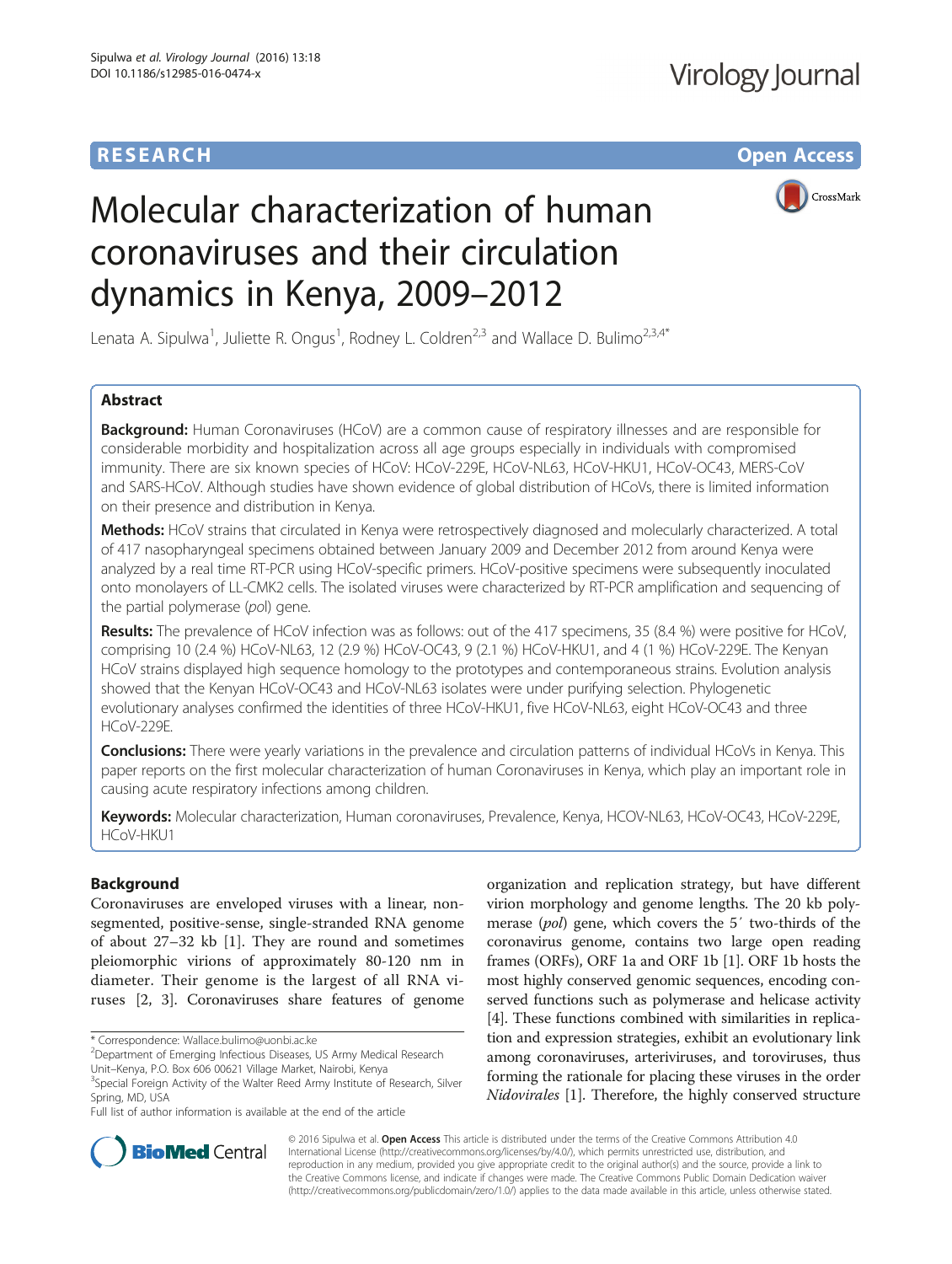and function of viral polymerases make the pol a logical region for making phylogenetic comparisons.

Coronaviruses cause various diseases in different hosts, such as respiratory tract infections, gastroenteritis, hepatitis, and encephalomyelitis in birds and mammals [\[5](#page-7-0)]. Coronaviruses are classified into four distinct phylogenetic groups. Whereas alphacoronaviruses, betacoronaviruses and gammacoronaviruses infect mammals, deltacoronaviruses infect avian species [\[6](#page-7-0)]. All known human coronaviruses (HCoV) belong to the alphacoronavirus and betacoronaviruses. HCoV cause 30 % of common colds as well as severe infections in infants, children, and immunocompromised persons and the elderly [\[7\]](#page-7-0). HCoVs have a worldwide circulation, with reports published in populations of different countries such as Saudi Arabia [[8](#page-7-0)], France [\[9](#page-7-0)], Kenya [\[10\]](#page-8-0) and China [\[11\]](#page-8-0) among others. However in 2012, a novel betacoronavirus Middle East Respiratory Syndrome Coronavirus (MERS-CoV) was isolated in Jeddah from a patient who was suffering from pneumonia and later died [[8](#page-7-0)]. This MERS-CoV continues to cause fatal severe lower respiratory tract illnesses in various parts of the world, especially in the Middle East. As of February 2015, the World Health Organization had reported 971 laboratory confirmed cases with 356 deaths [[12](#page-8-0)]. In light of the finding of this previously unknown coronavirus, it is probable that coronaviruses, other than those recognized to date, may be circulating in human populations in Kenya. As human coronaviruses are not routinely analyzed in Kenya, this study sought to identify and characterize HCoV strains circulating in different parts of Kenya and thus provide a knowledge base for epidemiological importance of human coronaviruses.

## Methods

## Study sites, inclusion criteria, clinical parameters

Nasopharyngeal (NP) specimens were retrieved from archives of the respiratory virus surveillance program in the Department of Emerging Infectious Diseases (DEID) of the United States Army Medical Research Unit-Kenya (USAMRU-K) [\[13\]](#page-8-0). These approximately 10000 archived NP specimens were collected from a study population comprising persons from two months of age onwards who attended outpatient clinics in the hospitals involved in the USAMRU-K respiratory virus surveillance; presenting with influenza like illnesses symptoms. These symptoms were: cough, sore throat, and fever  $(\geq 38 \degree C)$ within 72 h after onset of illness. The nasoopharyngeal swabs were suspended in virus transport medium (VTM) and stored at −80 °C. These samples had been screened for other respiratory viruses including influenza viruses, HAdV, RSV, HMPV, HSV1, rhinoviruses and non-polio enteroviruses including coxsackie viruses [[14\]](#page-8-0).

The surveillance network comprised Mbagathi, Isiolo, Alupe, Kericho, Kisi, Malindi, and Port Reitz district hospitals, as well as the New Nyanza General provincial hospital [\[13\]](#page-8-0). These hospitals represent disparate geographic regions and population demographics across the country and were delineated into Central, Northern, Western, Highlands and Coastal regions of Kenya, respectively. Inclusion criteria consisted of being an outpatient aged at least 2 months and having influenza-like-illness (ILI) symptoms [\[13\]](#page-8-0). Clinical parameters and symptoms including recent history of ILI, cough, sore throat, difficulty in breathing, chills, nasal stuffiness, runny nose, sputum production, headache, joint pain, fatigue, diarrhea, vomiting and bleeding were documented. Only those samples collected from January 2009 to December 2012 for which specific consent was granted for future use were analyzed. The minimum sample size was 173 as determined by Fischer's formula [\[15](#page-8-0)]. Based on available resources, the final number of samples was determined by using the randomized sampling technique. This involved systematic sampling, where the first sample was picked randomly and thereafter the k<sup>th</sup> sample selected from a list of samples for each site.

## Ethical approval statement

The Walter Reed Army Institute of Research (WRAIR) Institutional Review Board (IRB) and the Kenya Medical Research Institute (KEMRI) Scientific and Ethics Review Unit (SERU) reviewed and approved this work under protocol numbers WRAIR# 2075 and KEMRI SSC#2673 respectively.

### Molecular screening of the virus isolates

RNA was extracted from 140 μl of nasopharyngeal (NP) specimens using the QIAmp Viral RNA Mini Kit (Qiagen, Inc.,USA) according to the manufacturer's specifications. Viral RNA was used as a template for real time RT-PCR using HCoV-specific primers as previously described by Kuypers et al. [[16\]](#page-8-0). For MERS-CoV detection, samples were analysed using NCV-2012rRT-PCR assay according to the CDC protocols. Control RNAs used were obtained from ATCC (VR-1558D for OC43 and VR740D for 229E) as well as NL63 RNA from the KEMRI-Welcome Trust research program. The MERS-CoV control RNA came along with the test kit from CDC. Samples that tested positive by real time RT-PCR were inoculated onto monolayers of LL-CMK2 cells (ATCC strain CCL-7) in culture tubes (Nunc, Denmark) to contain 100 μl of clinical specimen. The culture medium consisted of Dulbecco's minimum essential medium (DMEM, Life Technologies, NY, USA) supplemented with 0.04 μg/ml gentamycin, 100U/mL of penicillin & 100 μg/mL streptomycin (Sigma-Aldrich Co. MO, USA). These were incubated at 33 °C under 5 %  $CO<sub>2</sub>$ , and virus growth was monitored for cytopathic effects (CPEs) for up to 10 days. Culture controls were obtained from ATCC and included betacoronavirus 1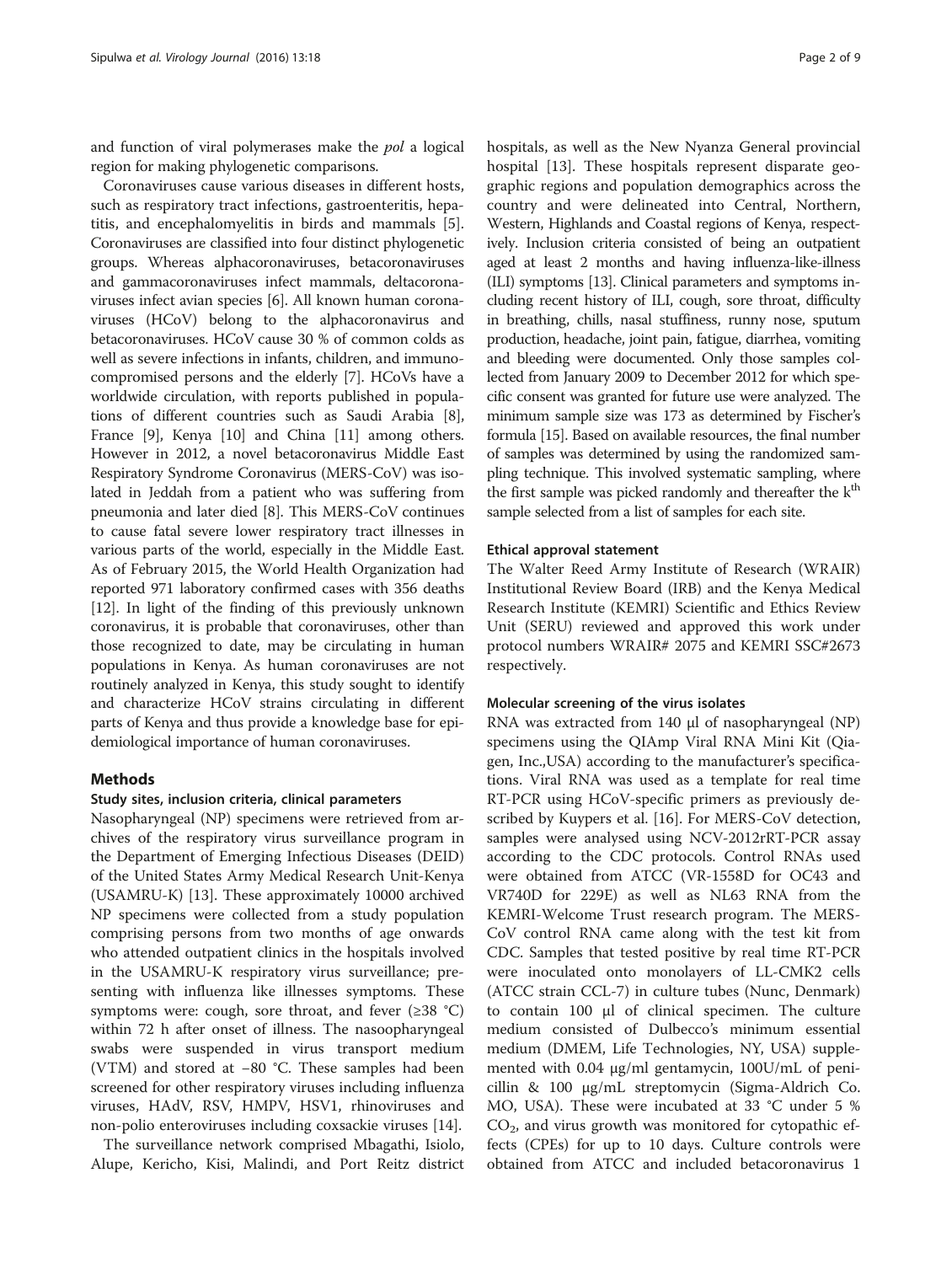(ATCC® VR-1558™) and human coronavirus 229E (ATCC® VR-740™).

## Amplification and nucleotide sequencing of RdRp (pol) gene

A 440 bp portion of the intergenic region of ORF1a and ORF1b of the RNA-dependent RNA polymerase (pol) gene of HCoVs was amplified by RT-PCR following the method described by Woo et al. [[17](#page-8-0)] . RT was performed using the SuperScript III kit (Invitrogen, San Diego, USA) following manufacturer's instructions. The forward primer was 5′-GGTTGGGACTATCCTAAGTGTGA-3′ whereas the reverse primer was 5′ -CCATCATCAGA-TAGAATCATCATA-3′. The PCR mixture (50 μl) contained RNA (300 ng), PCR buffer containing 10 mM Tris-HCl, pH 8.3, 50 mM KCl, 3 mM MgCl<sub>2</sub>, 0.01 % gelatin, 200 μM each of deoxynucleoside triphosphates, and 1.0 U of Taq polymerase (Boehringer, Mannheim, Germany). The amplification was carried out as described by Woo et al. [\[17](#page-8-0)]. using the ABI 9700 automated thermal cycler (Applied Biosystems, Foster city, USA). The PCR amplicons were purified using Exonuclease I/Shrimp Alkaline Phosphatase (ExoSap-IT) enzyme (Affymetrix, California, USA) and sequenced directly on both strands with the same primers used in the PCR on an automated ABI 3500XL Genetic Analyzer (Applied Biosystems, Foster city, USA). Cycle sequencing was performed using the Big Dye Terminator v3.1 sequencing kit (Applied Biosystems, Foster city, USA) according to manufacturer's instructions.

## Sequence analysis

The nucleotide sequence fragments were edited and assembled into consensus contigs using DNA baser version 3.2 [\[18](#page-8-0)]. The nucleotide sequences were compared against known sequences of coronavirus pol genes in the GenBank database using the BLAST [[19](#page-8-0)]. Prototype nucleotide sequences and sequences showing highest sequence homologies were retrieved from GenBank for further analyses. Multiple sequence alignment of these was performed using Muscle v3.8 software [[20\]](#page-8-0). Phylogenetic relationships were inferred using MrBayes software v3.2 [[21\]](#page-8-0) and the tree visualized using Fig Tree v1.4.0 software [[22\]](#page-8-0). Nucleotide sequences of the partial pol genes of the Kenyan HCoV isolates reported in this study are available in GenBank under accession numbers:[GenBank: KP112147 to KP112161].

## Results

A total of 417 nasopharyngeal samples were screened. Among these, 35 tested positive for human coronaviruses, displaying Ct values ranging from 21 to 39. Upon molecular typing the 35 positives, 14 (37 %) belonged to alphacoronaviruses and 21 (63 %) were betacoronaviruses. Amongst the alphacoronaviruses, 4 were HCoV-229E and 10 were HCoV-NL63. Betacoronaviruses consisted of 12 HCoV-OC43 and 9 HCoV-HKU1 species. Thus the prevalence of the various HCoVs was 1 % for 229E, 2 % for NL63, 3 % OC43 and 2 % for HKU1.

HCoV-OC43 was detected in most months in 2009–2011, but was not detected in 2012. The peak circulation was observed in February 2011 (Fig. [1\)](#page-3-0) affecting patients aged 5 months to 5 years. It was most commonly detected in Central Kenya but never in Northern Kenya (Fig. [2](#page-3-0)). HCoV-NL63 was detected mostly from samples obtained in Northern and Western Kenya and amongst patients aged 3 months to 1.75 years (Fig. [1](#page-3-0)). HCoV-NL63 predominated from February to June 2009, then disappeared and resurfaced in September 2012.

HCoV-HKU1 was detected all over Kenya, but mostly in the warmer Western and Coastal regions, with peaks observed in June 2009, November 2010, February 2011 and December 2012 (Figs. [1](#page-3-0) and [2\)](#page-3-0). It was detected in patients aged 4 months to 6 years. HCoV 229E was only detected in the Western Kenya, from patients aged 9 months to 2 years with peaks detected in July and December (Fig. [2](#page-3-0)).

The range of ages of the patients in the study was between 2 months and 67 years, with a mean age of 1.5 years and median of 1.67 years. Overall, 94 % of the HCoV were from patients aged <5 years and; 4555 % of the patients were female and 55 % were male. All the patients from whom HCoVs were detected presented with a cough and runny nose, with 50 % of the patients reporting nasal stuffiness. We observed five coinfections with a HCoV. These included two triple coinfection involving HKU1 with influenza A (H3N2) & human adenovirus and NL63 with influenza A (H3N2) & human adenovirus. Three double co-infections were observed. They included HKU1 with RSV, OC43 with influenza A (H1N1)pdm and OC43 with influenza B (Brisbane-like). All the co-infections, except that consisting of HKU1 & RSV presented with vomiting as a symptom. One patient with HCoV-NL63 presented with neurological symptoms. Amongst the patients positive for HCoV-OC43, 90 % presented with vomiting and malaise.

Characterization by cell culture showed that of the 35 positive samples, 12 (34 %) produced cytopathic effects (CPE) in cell culture after incubation for 10 days. PCR amplification of a 440 bp fragment using CoV-specific primers confirmed that the CPE was due to HCoVs. To determine whether there were any HCoVs in the supernatants of the 23 cultures that did not yield CPE, RT-PCR using HCoV-specific primers generated the expected 440 bp amplicon from 3 of these samples.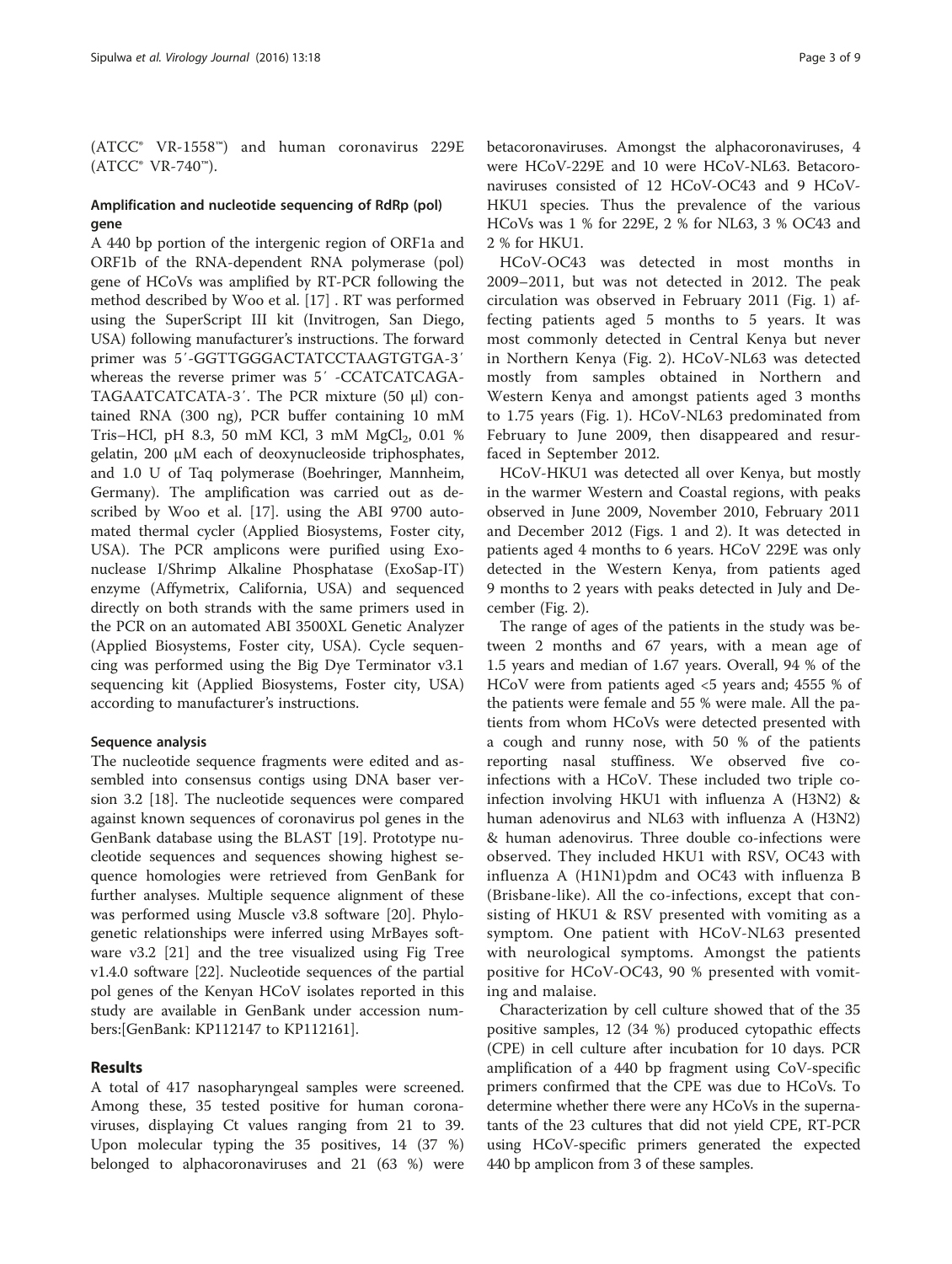<span id="page-3-0"></span>

Homology analyses of the partial nucleotide sequences of the RdRp (pol) gene of the Kenyan HCoV against the prototype strains ranged from 59 to 100 % (Table [1](#page-4-0)). Nucleotide sequence homology within groups ranged from 99 to 100 % for HCoV-OC43, 97–99 % for HCoV-HKU1 and 98–99 % for HCoV-NL63. The Kenya HCoV-229E species had 99 % nucleotide sequence identity compared to the prototype strain.

Phylogenetic analyses of the Kenyan isolates based on the nucleotide sequences with representative reference strains revealed separation of the viruses into the two α and  $β$  corona-virus groups with further resolution into four species, corresponding to HCoV-OC43, HCoV-NL63, HCoV-229E and HCoV-HKU1 (Fig. [3\)](#page-6-0). The majority (42 %) of the Kenyan isolates clustered within the HCoV-OC43 group, followed by HCoV-NL63 (26 %) and HCoV-HKUI & HCoV-229E (16 % each). All the Kenyan HCoV-OC43 isolates formed a cluster on their own except isolate HCOV-016 which grouped with the other HCoV-OC43 viruses from other countries across the globe. The Kenyan HCoV-NL63 isolates clustered with other HCoV-NL63 viruses. The Kenyan HCoV-

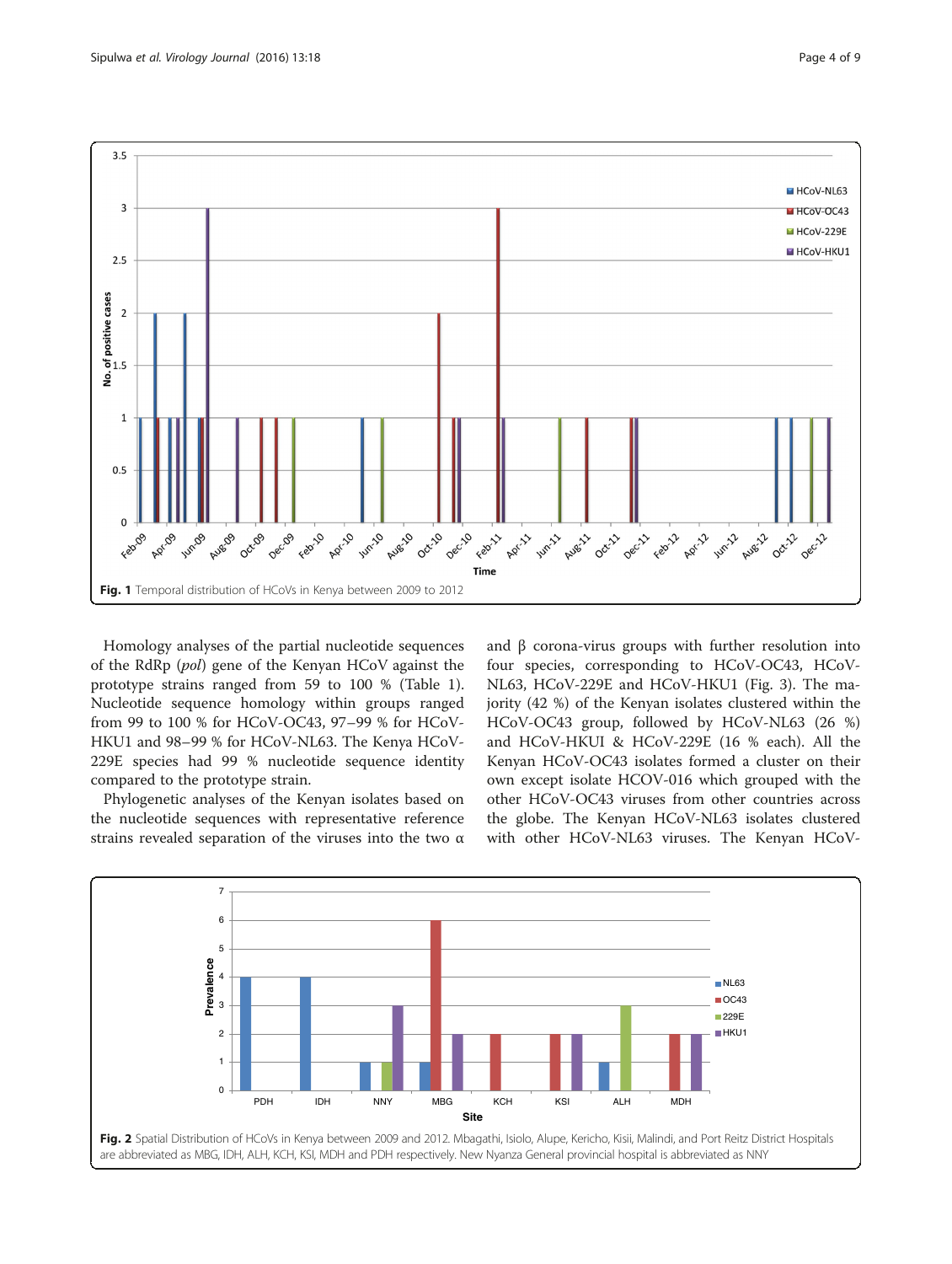<span id="page-4-0"></span>

|                              | $NC_{-}$<br>OC43 | $NC_{-}$<br>005147_ 006577_ 002645_ 005831_ 016_<br>HKU1 | $NC_{-}$<br>229E | $NC_{-}$<br><b>NL63</b> | 2010 | $018_{-}$<br>2010 | HCoV_ HCoV_ HCoV017_ HCoV_ HCoV_ HCoV_ HCoV_ HCoV_ HCoV_ HCoV_ HCoV_ HCoV_ HCoV_ HCoV_ HCoV_ HCoV_ HCoV_ HCoV_ HCoV_<br>2010 | 019<br>2010 | 014<br>2010 | 012<br>2010 | $007_{-}$<br>2010 | 013<br>2010 | 001<br>2010 | 010<br>2009 | 008<br>2009 | 002<br>2012 | 006<br>2009 | $009 -$<br>2010 | $005 -$<br>2009 | 011<br>2009 | 015<br>2009 | 004<br>2012 | $003_{-}$<br>2009 |
|------------------------------|------------------|----------------------------------------------------------|------------------|-------------------------|------|-------------------|------------------------------------------------------------------------------------------------------------------------------|-------------|-------------|-------------|-------------------|-------------|-------------|-------------|-------------|-------------|-------------|-----------------|-----------------|-------------|-------------|-------------|-------------------|
| $NC_{-}$<br>005147<br>OC43   |                  |                                                          |                  |                         |      |                   |                                                                                                                              |             |             |             |                   |             |             |             |             |             |             |                 |                 |             |             |             |                   |
| $NC_{-}$<br>006577_<br>HKU1  | 81               |                                                          |                  |                         |      |                   |                                                                                                                              |             |             |             |                   |             |             |             |             |             |             |                 |                 |             |             |             |                   |
| $NC_{-}$<br>002645<br>229E   | 59               | 62                                                       |                  |                         |      |                   |                                                                                                                              |             |             |             |                   |             |             |             |             |             |             |                 |                 |             |             |             |                   |
| $NC_{-}$<br>005831<br>NL63   | 60               | 61                                                       | 75               |                         |      |                   |                                                                                                                              |             |             |             |                   |             |             |             |             |             |             |                 |                 |             |             |             |                   |
| $HCoV$ 100<br>016<br>2010    |                  | 81                                                       | 59               | 60                      |      |                   |                                                                                                                              |             |             |             |                   |             |             |             |             |             |             |                 |                 |             |             |             |                   |
| $HCoV_$<br>018<br>2010       | 99               | 82                                                       | 59               | 60                      | 99   |                   |                                                                                                                              |             |             |             |                   |             |             |             |             |             |             |                 |                 |             |             |             |                   |
| $HCoV_$<br>$017_{-}$<br>2010 | 99               | 82                                                       | 59               | 60                      | 99   | 100               |                                                                                                                              |             |             |             |                   |             |             |             |             |             |             |                 |                 |             |             |             |                   |
| $HCoV_$<br>019<br>2010       | 99               | 82                                                       | 59               | 60                      | 99   | 100               | 100                                                                                                                          |             |             |             |                   |             |             |             |             |             |             |                 |                 |             |             |             |                   |
| $HCoV_$<br>14<br>2010        | 99               | 82                                                       | 59               | 60                      | 99   | 100               | 100                                                                                                                          | 100         |             |             |                   |             |             |             |             |             |             |                 |                 |             |             |             |                   |
| HCoV_<br>012<br>2010         | 99               | 82                                                       | 59               | 60                      | 99   | 100               | 100                                                                                                                          | 100         | 100         |             |                   |             |             |             |             |             |             |                 |                 |             |             |             |                   |
| $HCoV_$<br>007<br>2010       | 99               | 82                                                       | 59               | 60                      | 99   | 100               | 100                                                                                                                          | 100         | 100         | 100         |                   |             |             |             |             |             |             |                 |                 |             |             |             |                   |
| HCoV_<br>013<br>2010         | 99               | 82                                                       | 59               | 60                      | 99   | 100               | 100                                                                                                                          | 100         | 100         | 100         | 100               |             |             |             |             |             |             |                 |                 |             |             |             |                   |
| $HCoV_$<br>001<br>2010       | 80               | 97                                                       | 61               | 60                      | 80   | 81                | $81\,$                                                                                                                       | 81          | 81          | 81          | $81\,$            | 81          |             |             |             |             |             |                 |                 |             |             |             |                   |
| $HCoV$ 81<br>010<br>2009     |                  | 99                                                       | 63               | 61                      | 81   | 82                | 82                                                                                                                           | 82          | 82          | 82          | 82                | 82          | 96          |             |             |             |             |                 |                 |             |             |             |                   |
| $HCoV$ 81<br>008<br>2009     |                  | 99                                                       | 62               | 61                      | 81   | 81                | 81                                                                                                                           | 81          | 81          | 81          | 81                | 81          | 97          | 99          |             |             |             |                 |                 |             |             |             |                   |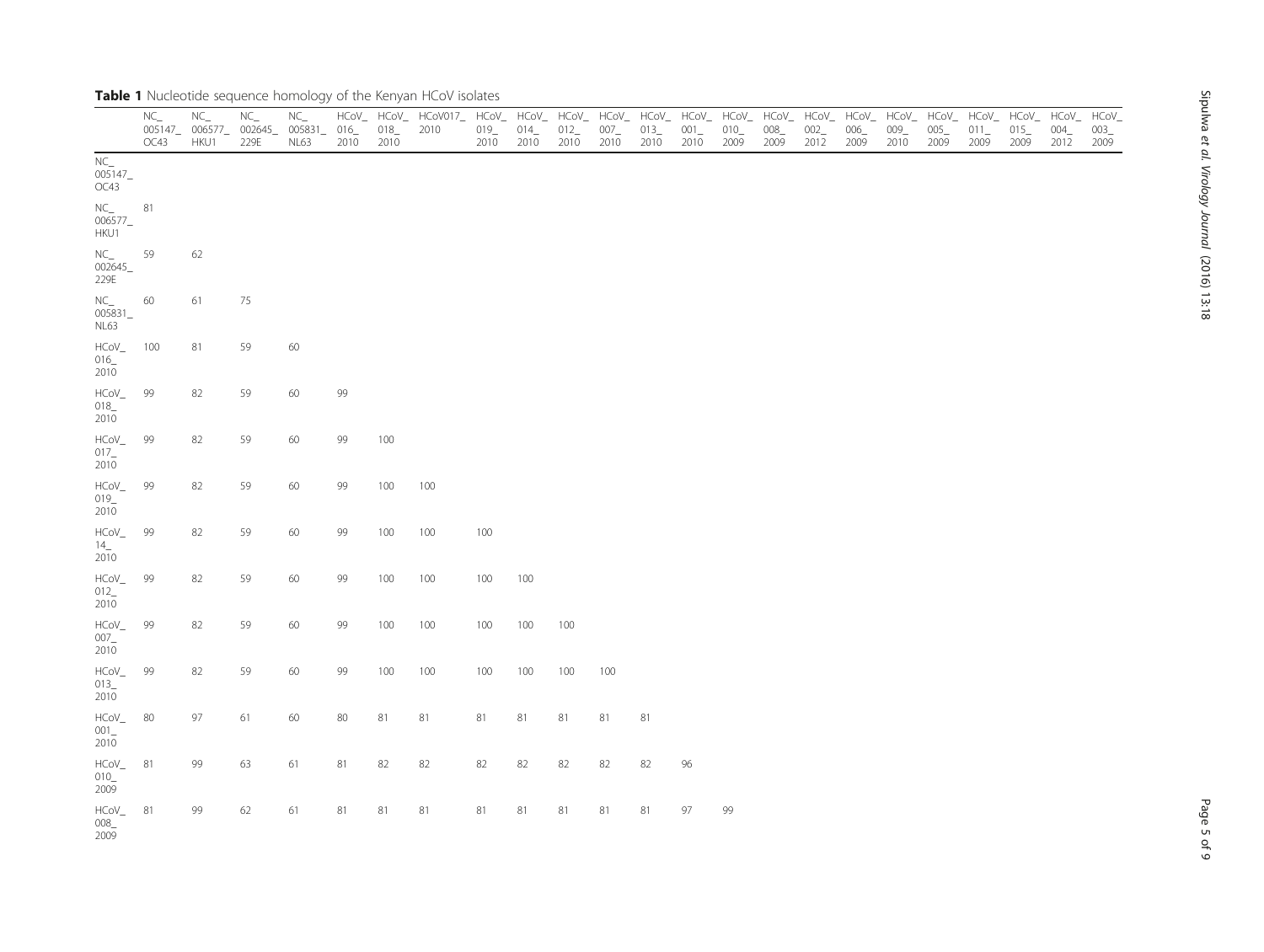| HCoV_<br>002<br>2012       | 59 | 62 | 99 | 75 | 59 | 59 | 59 | 59 | 59 | 59 | 59 | 59 | 62 | 63 | 63 |     |     |    |     |    |     |     |
|----------------------------|----|----|----|----|----|----|----|----|----|----|----|----|----|----|----|-----|-----|----|-----|----|-----|-----|
| $HCoV_$<br>006<br>2009     | 59 | 62 | 99 | 75 | 59 | 59 | 59 | 59 | 59 | 59 | 59 | 59 | 62 | 63 | 63 | 100 |     |    |     |    |     |     |
| $HCoV_$<br>009<br>2010     | 59 | 62 | 99 | 75 | 59 | 59 | 59 | 59 | 59 | 59 | 59 | 59 | 62 | 63 | 63 | 100 | 100 |    |     |    |     |     |
| $HCoV_$<br>$005 -$<br>2009 | 60 | 60 | 76 | 99 | 60 | 60 | 60 | 60 | 60 | 60 | 60 | 60 | 60 | 61 | 61 | 76  | 76  | 76 |     |    |     |     |
| HCoV_<br>011<br>2009       | 59 | 60 | 75 | 98 | 59 | 60 | 60 | 60 | 60 | 60 | 60 | 60 | 59 | 60 | 60 | 75  | 75  | 75 | 99  |    |     |     |
| $HCoV_$<br>015<br>2009     | 60 | 60 | 76 | 99 | 60 | 60 | 60 | 60 | 60 | 60 | 60 | 60 | 60 | 61 | 61 | 76  | 76  | 76 | 100 | 99 |     |     |
| $HCoV_$<br>004<br>2012     | 60 | 60 | 76 | 99 | 60 | 60 | 60 | 60 | 60 | 60 | 60 | 60 | 60 | 61 | 61 | 76  | 76  | 76 | 100 | 99 | 100 |     |
| $HCoV_$<br>003<br>2009     | 60 | 60 | 76 | 99 | 60 | 60 | 60 | 60 | 60 | 60 | 60 | 60 | 60 | 61 | 61 | 76  | 76  | 76 | 100 | 99 | 100 | 100 |

The numbers represent % nucleotide identities among the strains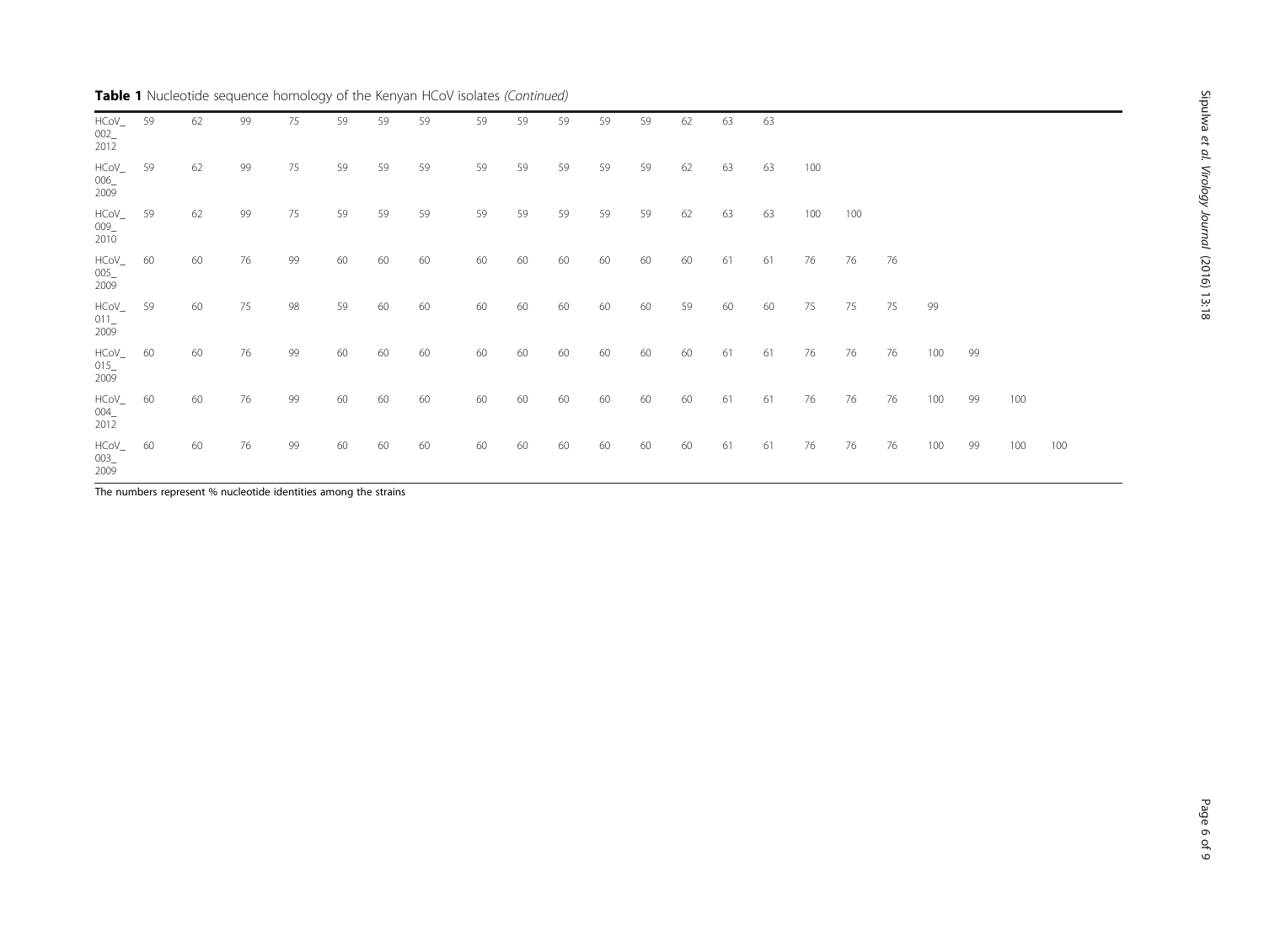<span id="page-6-0"></span>

HKU1 isolates grouped close to the French virus whose accession number is EF507794 and the Kenyan HCoV-229E isolates were identical to the reference strains used.

In establishing the evolution rates of the Kenyan HCoVs, Tajima's test showed an overall value of Tajima's D statistic for the eight HCoV-OC43 pol gene segments as −1.31009 with p > 0.10 at 95 % CI. For HCoV-NL63, the overall value of Tajima's D statistic for the 5 sequences was −0.97256 with p > 0.10 at 95 % CI. The evolutionary rates of the Kenyan HCoVs were also analyzed using Fu and Li's D as well as Fu and Li's F tests as these can accommodate small sample sizes. The overall Fu and Li's D value for the HCoV-OC43 pol gene segments was −1.40980 and −0.97256 for HCoV-NL63, p > 0.10. The overall Fu and Li's F statistic was −1.51361 for HCoV-OC43 and −0.95440 for HCoV-NL63, p > 0.10.

## **Discussion**

HCoVs have a global distribution and are endemic to many countries [[5, 8](#page-7-0), [23](#page-8-0)]. However, in Africa and especially sub-Saharan Africa, there is a dearth of information about these viruses in regard to their circulation dynamics, diversity, molecular characteristics and epidemiology [\[24\]](#page-8-0).

Four out of the six known human coronavirus species were detected by RT-PCR assay, which has been shown to detect respiratory viruses with high sensitivity and specificity [[25](#page-8-0)]. This finding echoes previous studies in Kenya [\[26](#page-8-0)] and globally where HCoVs were identified as significant etiological agents of ILI and acute respiratory illnesses (ARI) [[9](#page-7-0), [23\]](#page-8-0). HCoV-OC43 was the most commonly observed HCoV and this agrees with many previous studies that have reported HCoV-OC43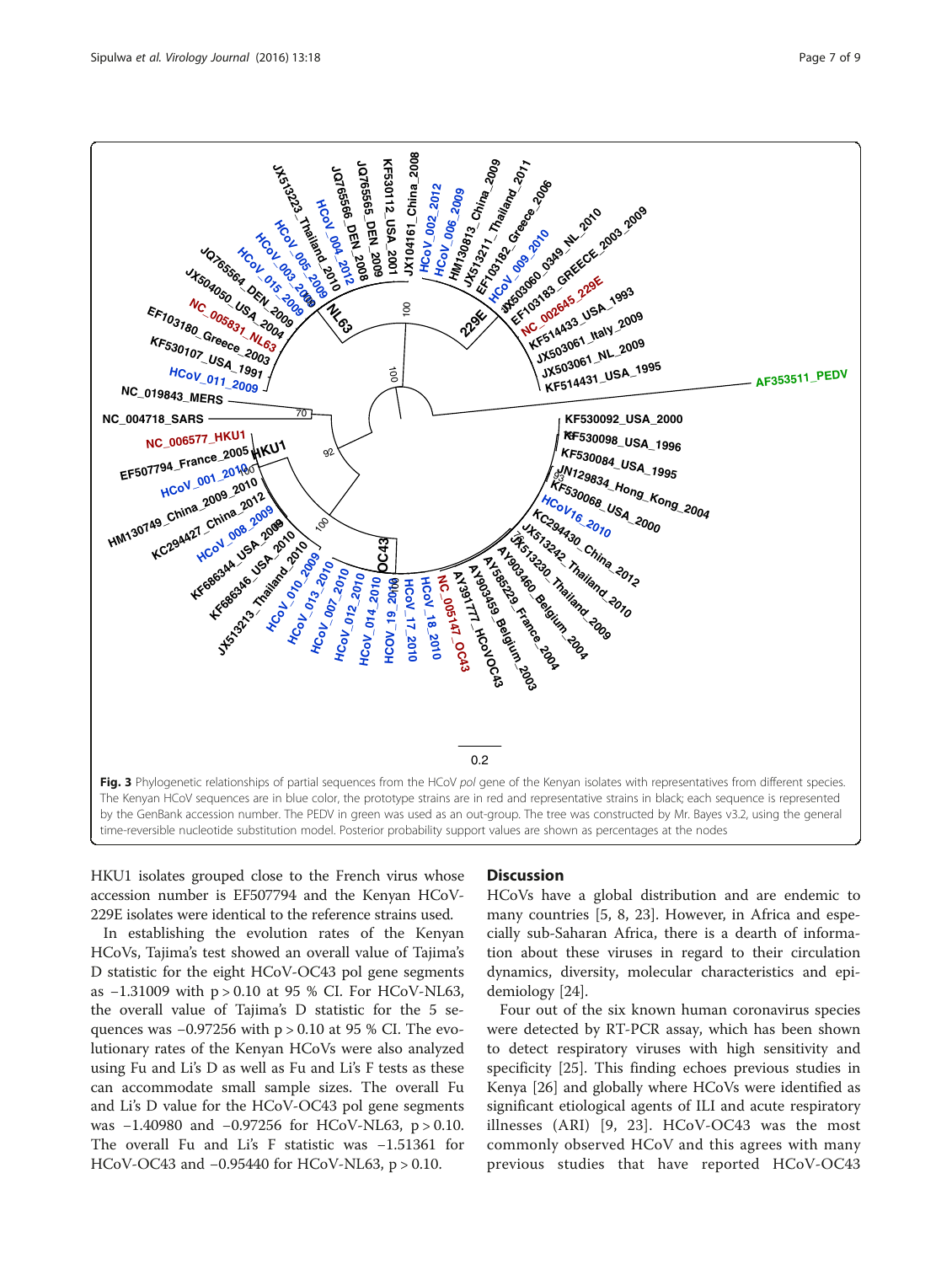<span id="page-7-0"></span>predominance [[27\]](#page-8-0). HCoV-NL63 contributed to 2 % of ILI cases in our study period. This finding echoes the findings in South Africa by Smuts, [\[28](#page-8-0)] where they showed that HCoV-NL63, contributed to 2.4 % of ILI cases in the period of one and a half years. HCoV-229E contributed to 1 % of ILI cases in the study period, echoing results from other studies worldwide that show low detection of this HCoV [\[27](#page-8-0)]. This is comparable to what has been observed globally, where HCoV activity is sporadic throughout the year with no obvious distinct seasonality [[29](#page-8-0)]. Overall, the symptoms associated with coronavirus infection were similar to what has been reported elsewhere [1, 7, [24\]](#page-8-0) and it was difficult to distinguish an infection involving HCoV using symptoms alone. This justifies the WHO classification of respiratory viral infections into influenza-like-illnesses without clear distinction of a specific respiratory virus infection based on symptoms alone.

Out of 35 PCR-positive cases for HCoV, only 12 (34 %) yielded virus in LLCMK2 [[30\]](#page-8-0) and were confirmed by PCR. This was expected because molecular assays including PCR are more sensitive and specific at detecting pathogens [\[31](#page-8-0), [32](#page-8-0)] than cell culture or serology. The low isolation rate may be attributed to low viral loads in the patients or the presence of inactivated viruses, potentially due to poor specimen handling and/ or storage. Nonetheless, this finding agrees with reports of poor growth and a lack of cytopathic effect in cell cultures by HCoVs [[33](#page-8-0)].

Phylogenetic analysis confirmed that the Kenyan isolates belonged to the *alpha* and *betacoronavirus* groups [6]. The Kenyan isolates clustered together with reference strains indicating that the Kenyan HCoVs are strain variants of those circulating elsewhere. Natural selection analyses revealed that the Kenyan HCoV-OC43 and HCoV-NL63 viruses were under negative selection, albeit not statistically significantly so. We did not detect any MERS-CoV or SARS-CoV.

This study had several shortcomings. The small sample size made it difficult to analyze evolutionary rates using the robust SLAC and FEL methods. Only a portion of the virus genome was analyzed and the evolution rates based on this small portion of the genome may be misleading. These shortcomings notwithstanding, it was demonstrated that four HCoV subtype strains were in circulation in Kenya from 2009 to 2012 and were similar to those circulating in other countries. However, sustained respiratory virus surveillance is necessary to monitor introductions of any of these dangerous species. Furthermore, full genome studies are required to provide comprehensive insight into the genetics and evolutionary characteristics of HCoVs in Kenya.

## **Conclusions**

There were yearly variations in the prevalence and circulation patterns of individual HCoVs in Kenya. This paper reports on the first molecular characterization of human Coronaviruses in Kenya, which play an important role in causing acute respiratory infections among children.

#### Competing interests

The authors declare that they have no competing interests. The founding sponsors had no role in the design of the study; in the collection, analyses, or interpretation of data; in the writing of the manuscript, and in the decision to publish the results.

#### Authors' contributions

LAS, JRO, WDB conceived and designed the experiments; LAS performed the experiments; LAS and WDB analyzed the data; WDB contributed reagents/ materials/analysis tools; LAS, JRO, RLC, AND WDB wrote the paper. All authors read and approved the final manuscript.

#### Acknowledgments

We thank the patients who provided specimens for this work. We also thank the following individuals: Ms Rachel Achilla, Mr. Benjamin Opot and Silvanos Mukunzi of the US Army Medical Research Unit-Kenya, for laboratory management, nucleotide sequencing and analysis respectively. Funding was provided by the US Armed Forces Health Surveillance Center Division of GEIS Operations. The control RNA for HCoV-NL63 was provided by Prof. James Nokes of KWTRP-Kilifi.

#### Disclaimer

The views expressed in this work belong to the authors and should not be construed to represent the US Department of Defense, the Department of the Army, or the US Army Medical Department.

#### Author details

<sup>1</sup>College of Health Sciences (COHES), Jomo Kenyatta University of Agriculture and Technology, (JKUAT), Nairobi, Kenya. <sup>2</sup>Department of Emerging Infectious Diseases, US Army Medical Research Unit–Kenya, P.O. Box 606 00621 Village Market, Nairobi, Kenya. <sup>3</sup>Special Foreign Activity of the Walter Reed Army Institute of Research, Silver Spring, MD, USA. <sup>4</sup>Department of Biochemistry, School of Medicine, University of Nairobi, Nairobi, Kenya.

### Received: 21 October 2015 Accepted: 20 January 2016 Published online: 01 February 2016

#### References

- 1. Lai MM, Cavanagh D. The molecular biology of coronaviruses. Adv Virus Res. 1997;48:1–100.
- 2. Lee HJ, Shieh CK, Gorbalenya AE, Koonin EV, La Monica N, Tuler J, et al. The complete sequence (22 kilobases) of murine coronavirus gene 1 encoding the putative proteases and RNA polymerase. Virology. 1991;180(2):567–82.
- 3. Xu HF, Wang M, Zhang ZB, Zou XZ, Gao Y, Liu XN, et al. An epidemiologic investigation on infection with severe acute respiratory syndrome coronavirus in wild animals traders in Guangzhou. Zhonghua Yu Fang Yi Xue Za Zhi. 2004;38(2):81–3.
- 4. Bredenbeek PJ, Snijder EJ, Noten FH, den Boon JA, Schaaper WM, Horzinek MC, et al. The polymerase gene of corona- and toroviruses: evidence for an evolutionary relationship. Adv Exp Med Biol. 1990;276:307–16.
- 5. Woo PC, Lau SK, Huang Y, Yuen KY. Coronavirus diversity, phylogeny and interspecies jumping. Exp Biol Med (Maywood). 2009;234(10):1117–27.
- King AMQ, Lefkowitz E, Adams MJ, Carstens EB. Virus Taxonomy: Ninth report of the International Committee on Taxonomy of Viruses. London: Elsevier Inc. 2011.
- 7. van der Hoek L, Pyrc K, Berkhout B. Human coronavirus NL63, a new respiratory virus. FEMS Microbiol Rev. 2006;30(5):760–73.
- 8. Zaki AM, van Boheemen S, Bestebroer TM, Osterhaus AD, Fouchier RA. Isolation of a novel coronavirus from a man with pneumonia in Saudi Arabia. N Engl J Med. 2012;367(19):1814–20.
- 9. Vabret A, Mourez T, Dina J, van der Hoek L, Gouarin S, Petitjean J, et al. Human coronavirus NL63, France. Emerg Infect Dis. 2005;11(8):1225–9.